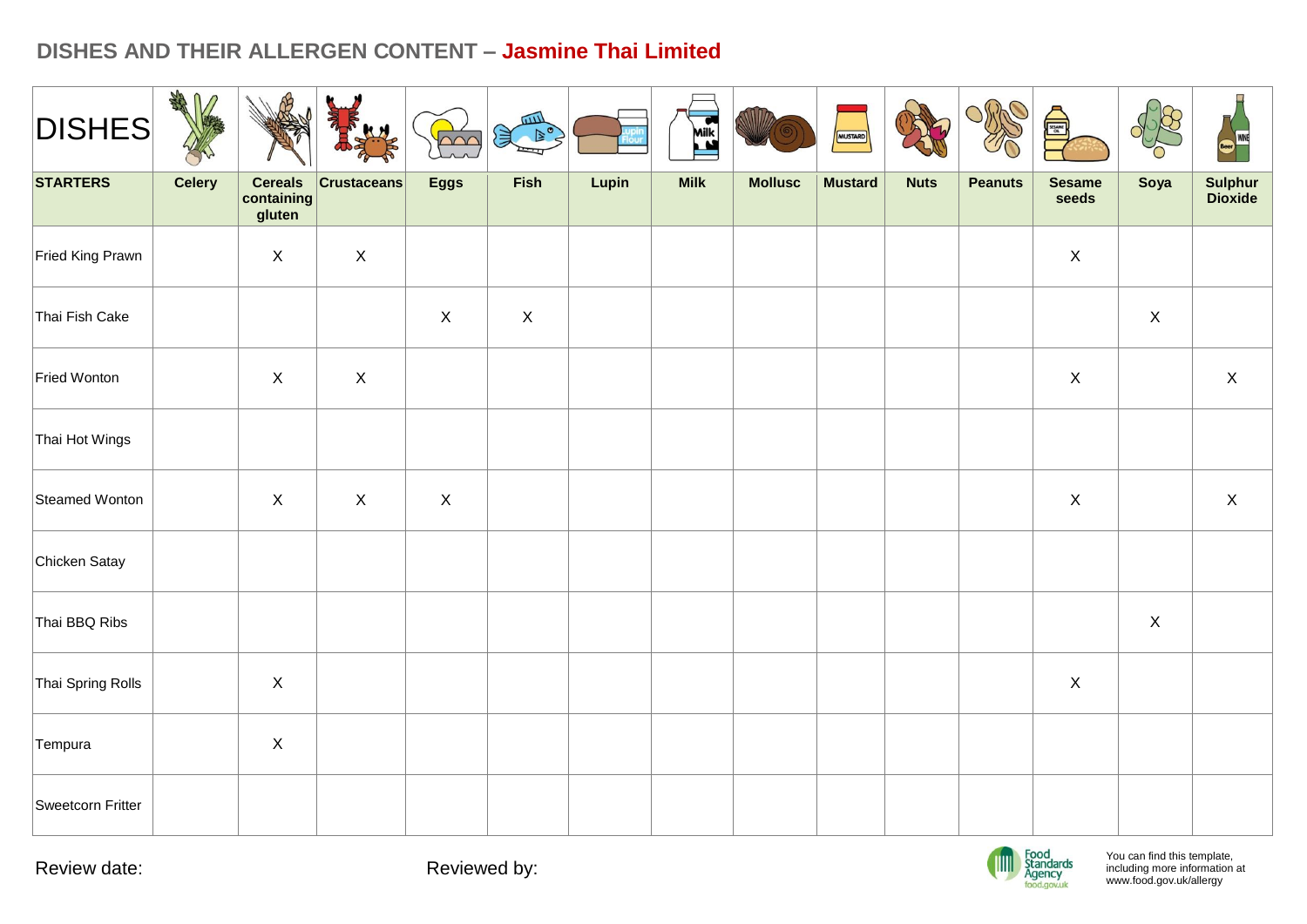## **DISHES AND THEIR ALLERGEN CONTENT – Jasmine Thai Limited**

| <b>DISHES</b>                                   | <b>SARA</b><br>$\bigcap$ |                                        |                    | nnr         | шIJ<br>$\mathbb{R}^{\circ}$<br>J |       | <b>EXECUTE</b>            |                | <b>MUSTARD</b> |             |                | A                      |                  | <b>WINE</b>        |
|-------------------------------------------------|--------------------------|----------------------------------------|--------------------|-------------|----------------------------------|-------|---------------------------|----------------|----------------|-------------|----------------|------------------------|------------------|--------------------|
| <b>STARTERS</b><br><b>SOUPS</b><br><b>SALAD</b> | <b>Celery</b>            | <b>Cereals</b><br>containing<br>gluten | <b>Crustaceans</b> | <b>Eggs</b> | Fish                             | Lupin | <b>Milk</b>               | <b>Mollusc</b> | <b>Mustard</b> | <b>Nuts</b> | <b>Peanuts</b> | <b>Sesame</b><br>seeds | Soya             | Sulphur<br>Dioxide |
| Thai Money Bags                                 |                          | $\mathsf X$                            |                    |             |                                  |       |                           |                |                |             |                | $\mathsf X$            | $\mathsf X$      |                    |
| Deep Fried Tofu                                 |                          |                                        |                    |             |                                  |       |                           |                |                |             |                |                        | $\mathsf X$      |                    |
| Curry Tasting<br>Platter                        |                          |                                        |                    |             |                                  |       |                           |                |                |             |                |                        |                  |                    |
| Tom Yum                                         |                          |                                        | $\mathsf X$        |             | $\mathsf X$                      |       | $\mathsf X$               |                |                |             |                |                        | $\mathsf X$      |                    |
| Tom Kha                                         |                          |                                        |                    |             | $\mathsf X$                      |       |                           |                |                |             |                |                        | $\mathsf X$      |                    |
| Tom Yum Noodle                                  |                          |                                        | $\mathsf X$        |             | $\mathsf X$                      |       | $\boldsymbol{\mathsf{X}}$ |                |                |             |                |                        | $\mathsf X$      |                    |
| Glass Noodle<br>Salad                           | $\mathsf X$              |                                        |                    |             | $\mathsf X$                      |       |                           |                |                |             |                |                        | $\mathsf X$      |                    |
| Som Tam                                         |                          |                                        |                    |             | $\mathsf X$                      |       |                           |                |                |             | $\mathsf X$    |                        | $\boldsymbol{X}$ |                    |
| Seared Beef                                     | $\mathsf X$              |                                        |                    |             |                                  |       |                           |                |                |             |                |                        |                  |                    |
| Laab                                            |                          |                                        |                    |             |                                  |       |                           |                |                |             |                |                        |                  |                    |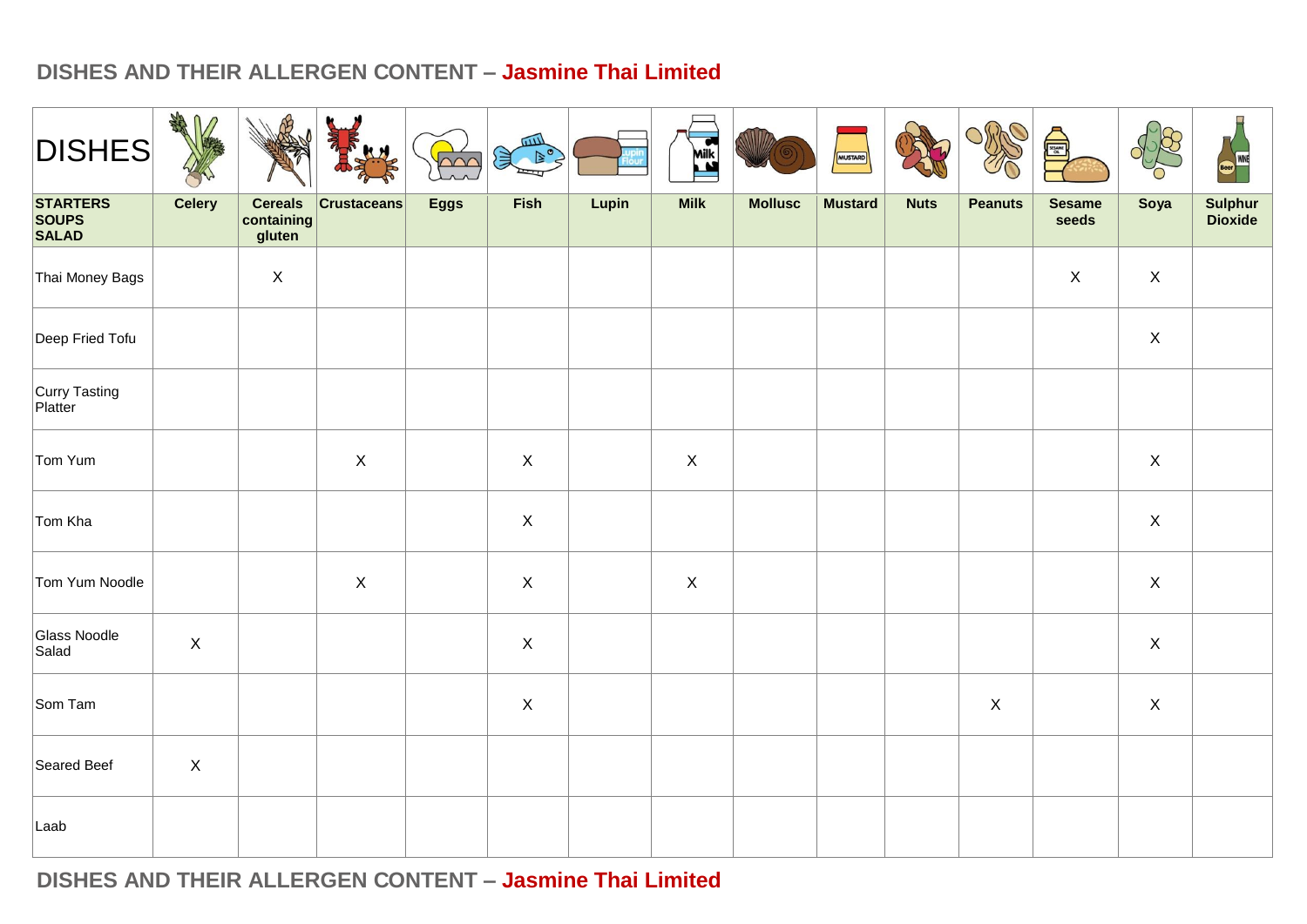| <b>DISHES</b>                     | ARE<br>⋂      |                                        |                    | $\sim$      | <b>GILL</b><br>淳 |       | <b>Mik</b>  |                | MUSTARD        |             | <b>ORP</b>     | S                      |                           | <b>WINE</b>        |
|-----------------------------------|---------------|----------------------------------------|--------------------|-------------|------------------|-------|-------------|----------------|----------------|-------------|----------------|------------------------|---------------------------|--------------------|
| <b>CHEF</b><br><b>SPECIALTIES</b> | <b>Celery</b> | <b>Cereals</b><br>containing<br>gluten | <b>Crustaceans</b> | <b>Eggs</b> | Fish             | Lupin | <b>Milk</b> | <b>Mollusc</b> | <b>Mustard</b> | <b>Nuts</b> | <b>Peanuts</b> | <b>Sesame</b><br>seeds | Soya                      | Sulphur<br>Dioxide |
| Sea Bass<br>Samunprai             |               | $\mathsf{X}$                           |                    |             | $\mathsf{X}$     |       |             |                |                |             |                |                        |                           |                    |
| Sea Bass Chu Chi                  |               | $\mathsf X$                            |                    |             |                  |       |             |                |                |             |                |                        |                           |                    |
| Sweet & Sour Sea<br>Bass          |               | $\mathsf{X}$                           |                    |             |                  |       |             | $\mathsf X$    |                |             |                |                        | $\boldsymbol{\mathsf{X}}$ |                    |
| Spicy Lemon Sea<br>Bass           |               |                                        |                    |             | $\mathsf{X}$     |       |             |                |                |             |                |                        |                           |                    |
| Steamed Sea<br>Bass Pae Sa        |               |                                        |                    |             | $\mathsf X$      |       |             |                |                |             |                |                        |                           |                    |
| Seafood Prik<br>Paow              |               | $\mathsf{X}$                           | $\mathsf{X}$       |             | $\mathsf{X}$     |       |             |                |                |             |                |                        | $\mathsf X$               |                    |
| Seafood<br>Pongaree               | $\mathsf{X}$  |                                        | $\mathsf X$        |             | $\mathsf X$      |       | $\mathsf X$ |                |                |             |                |                        | $\mathsf X$               |                    |
| Salmon Chu Chi                    |               | $\mathsf{X}$                           |                    |             | $\mathsf{X}$     |       |             |                |                |             |                |                        |                           |                    |
| Salmon Pae Sa                     |               |                                        |                    |             | $\mathsf X$      |       |             |                |                |             |                |                        |                           |                    |
| Salmon<br>Samunprai               |               | $\mathsf X$                            |                    |             | $\mathsf X$      |       |             |                |                |             |                |                        |                           |                    |

Review date: The Contract of the Reviewed by:



You can find this template, including more information [at](http://www.food.gov.uk/allergy)  [www.food.gov.uk/allergy](http://www.food.gov.uk/allergy)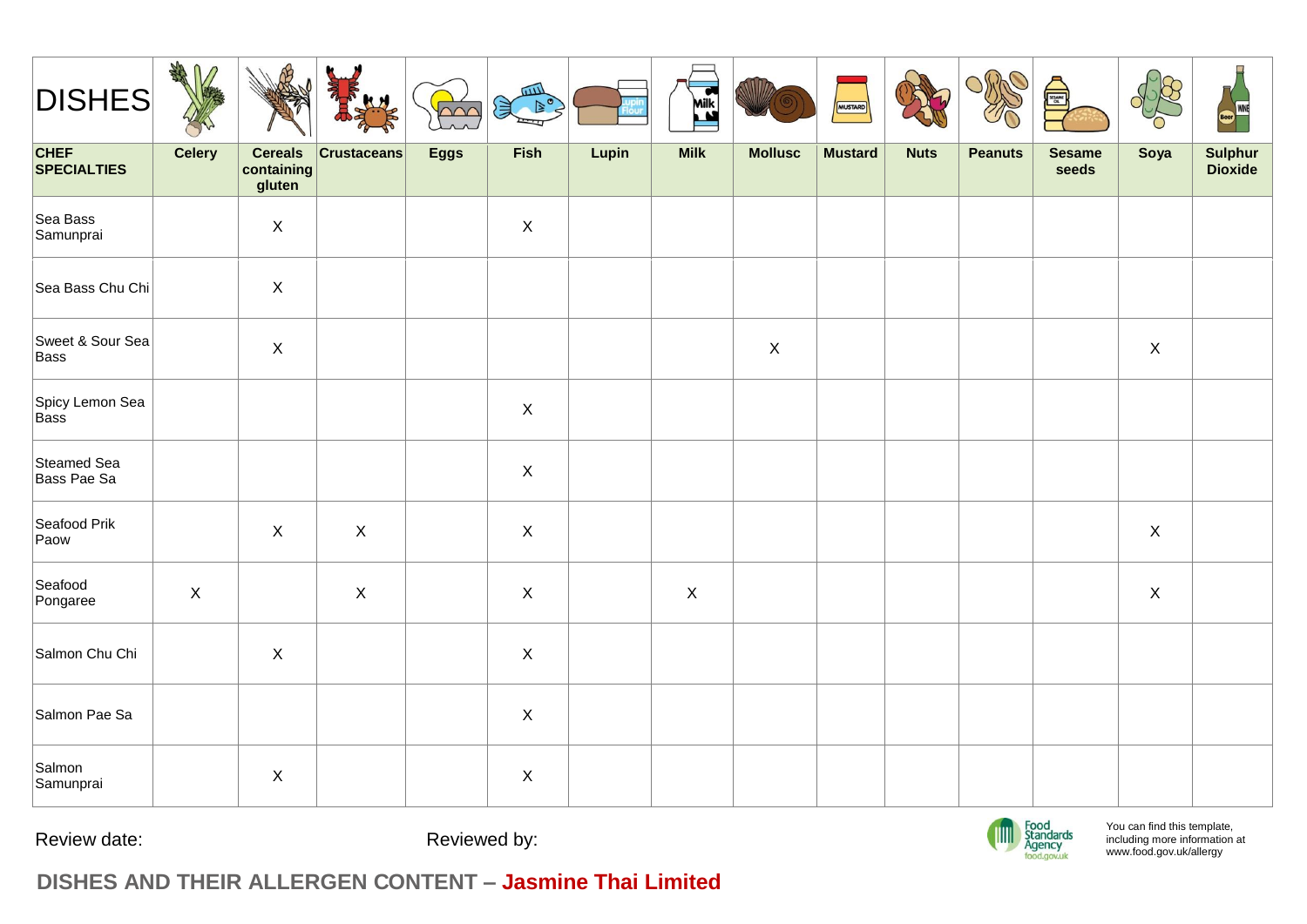| <b>DISHES</b>                                      | AR<br>∩       |                                        |                    | $\sim$      | шI<br>€ |       | <b>ASSES</b> |                | MUSTARD        |             |                | <b>Quality</b>         |                           | W                  |
|----------------------------------------------------|---------------|----------------------------------------|--------------------|-------------|---------|-------|--------------|----------------|----------------|-------------|----------------|------------------------|---------------------------|--------------------|
| <b>CHEF</b><br><b>SPECIALTIES</b><br><b>CURRYS</b> | <b>Celery</b> | <b>Cereals</b><br>containing<br>gluten | <b>Crustaceans</b> | <b>Eggs</b> | Fish    | Lupin | <b>Milk</b>  | <b>Mollusc</b> | <b>Mustard</b> | <b>Nuts</b> | <b>Peanuts</b> | <b>Sesame</b><br>seeds | Soya                      | Sulphur<br>Dioxide |
| <b>Weeping Tiger</b>                               |               |                                        |                    |             |         |       |              |                |                |             |                |                        |                           |                    |
| Tamarind Roasted<br>Duck                           |               | $\mathsf{X}$                           |                    |             |         |       |              |                |                |             |                |                        | $\boldsymbol{\mathsf{X}}$ |                    |
| Jasmine Vegan<br>Special                           |               | $\mathsf{X}$                           |                    |             |         |       |              |                |                |             |                |                        | $\boldsymbol{\mathsf{X}}$ |                    |
| Green Curry                                        |               |                                        |                    |             |         |       |              |                |                |             |                |                        |                           |                    |
| Red Curry                                          |               |                                        |                    |             |         |       |              |                |                |             |                |                        |                           |                    |
| Panaeng Curry                                      |               |                                        |                    |             |         |       |              |                |                |             |                |                        |                           |                    |
| Jungle Curry                                       |               |                                        |                    |             |         |       |              |                |                |             |                |                        |                           |                    |
| Massaman Curry                                     |               |                                        |                    |             |         |       |              |                |                |             |                |                        |                           |                    |
| Satay Sauce                                        |               |                                        |                    |             |         |       |              |                |                |             |                | $\mathsf X$            |                           |                    |
| Pho                                                |               | $\mathsf X$                            |                    |             |         |       |              |                |                |             |                |                        | $\boldsymbol{\mathsf{X}}$ |                    |

Review date:  $\qquad \qquad$  Reviewed by:



You can find this template, including more information [at](http://www.food.gov.uk/allergy)  [www.food.gov.uk/allergy](http://www.food.gov.uk/allergy)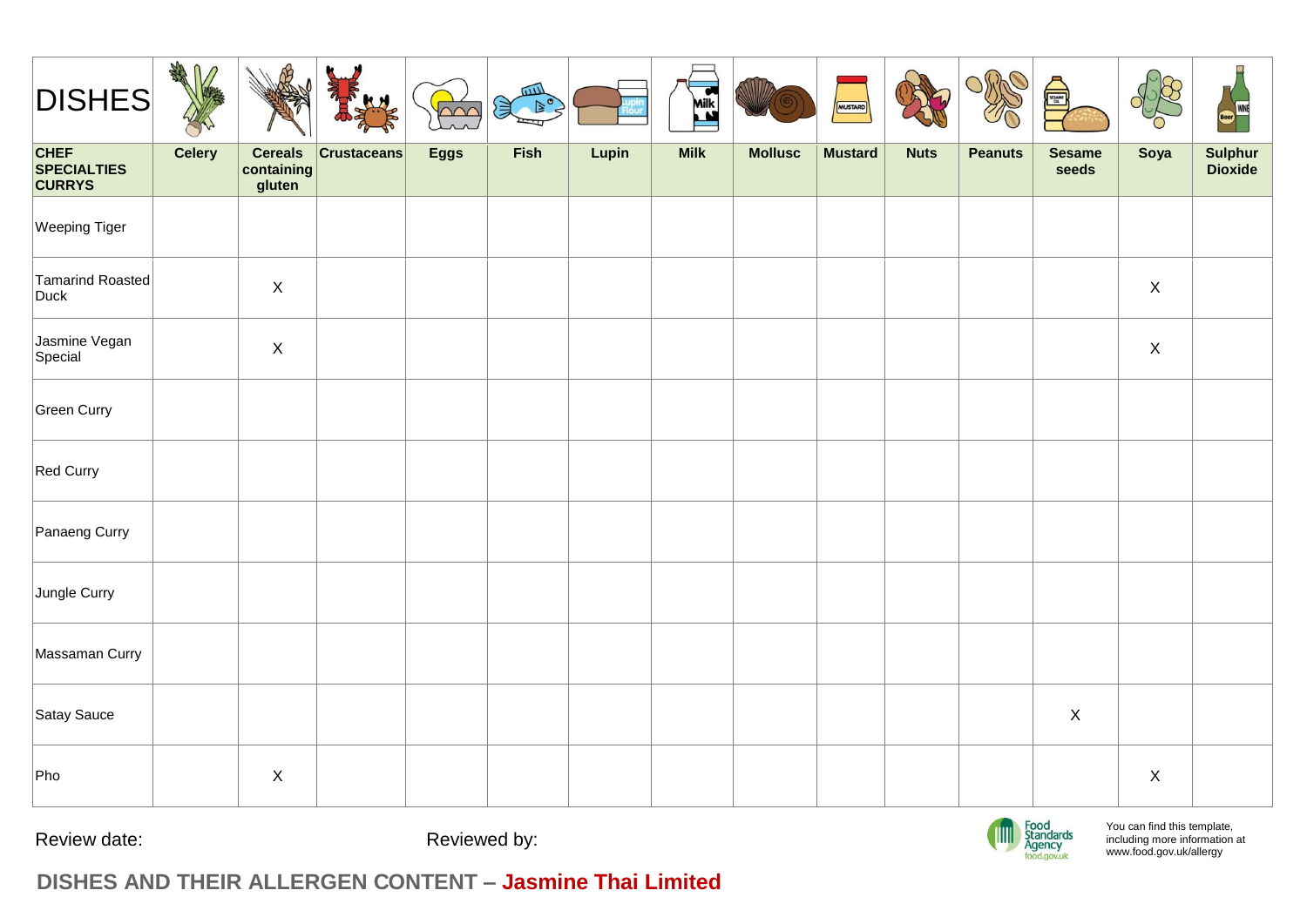| <b>DISHES</b>         | DEA<br>∩      |                                        |                    | $\gamma$    | 仙<br>賞 |       | <b>ASSES</b> |                | MUSTARD        |             | Orfin          | S                      |             | <b>WINE</b>        |
|-----------------------|---------------|----------------------------------------|--------------------|-------------|--------|-------|--------------|----------------|----------------|-------------|----------------|------------------------|-------------|--------------------|
| NOODLES<br>STIR FRY   | <b>Celery</b> | <b>Cereals</b><br>containing<br>gluten | <b>Crustaceans</b> | <b>Eggs</b> | Fish   | Lupin | <b>Milk</b>  | <b>Mollusc</b> | <b>Mustard</b> | <b>Nuts</b> | <b>Peanuts</b> | <b>Sesame</b><br>seeds | Soya        | Sulphur<br>Dioxide |
| Pad Thai              |               | $\mathsf X$                            |                    |             |        |       |              |                |                |             |                |                        | $\mathsf X$ |                    |
| Pad See lew           |               | $\mathsf X$                            |                    |             |        |       |              | $\mathsf X$    |                |             |                |                        | $\mathsf X$ |                    |
| Drunken Noodle        |               | $\mathsf X$                            |                    |             |        |       |              | $\mathsf X$    |                |             |                |                        | $\mathsf X$ |                    |
| Pork Belly<br>Cabbage |               | $\mathsf X$                            |                    |             |        |       |              |                |                |             |                |                        | $\mathsf X$ |                    |
| Kra Pow Pork<br>Belly |               | $\mathsf X$                            |                    |             |        |       |              | $\mathsf X$    |                |             |                |                        | $\mathsf X$ |                    |
| Gratiem               |               | $\mathsf X$                            |                    |             |        |       |              | $\mathsf X$    |                |             |                |                        | $\mathsf X$ |                    |
| Oyster Sauce          |               | $\mathsf{X}$                           |                    |             |        |       |              | $\mathsf{X}$   |                |             |                |                        | $\mathsf X$ |                    |
| Cashew Nuts           |               | $\mathsf X$                            |                    |             |        |       |              | $\mathsf X$    |                |             |                |                        | $\mathsf X$ |                    |
| Kra Paow              |               | $\mathsf X$                            |                    |             |        |       |              | $\mathsf X$    |                |             |                |                        | $\mathsf X$ |                    |
| Sweet & Sour          |               | $\mathsf X$                            |                    |             |        |       |              | $\mathsf X$    |                |             |                |                        | $\mathsf X$ |                    |

Review date:  $\qquad \qquad$  Reviewed by:



You can find this template, including more information [at](http://www.food.gov.uk/allergy)  [www.food.gov.uk/allergy](http://www.food.gov.uk/allergy)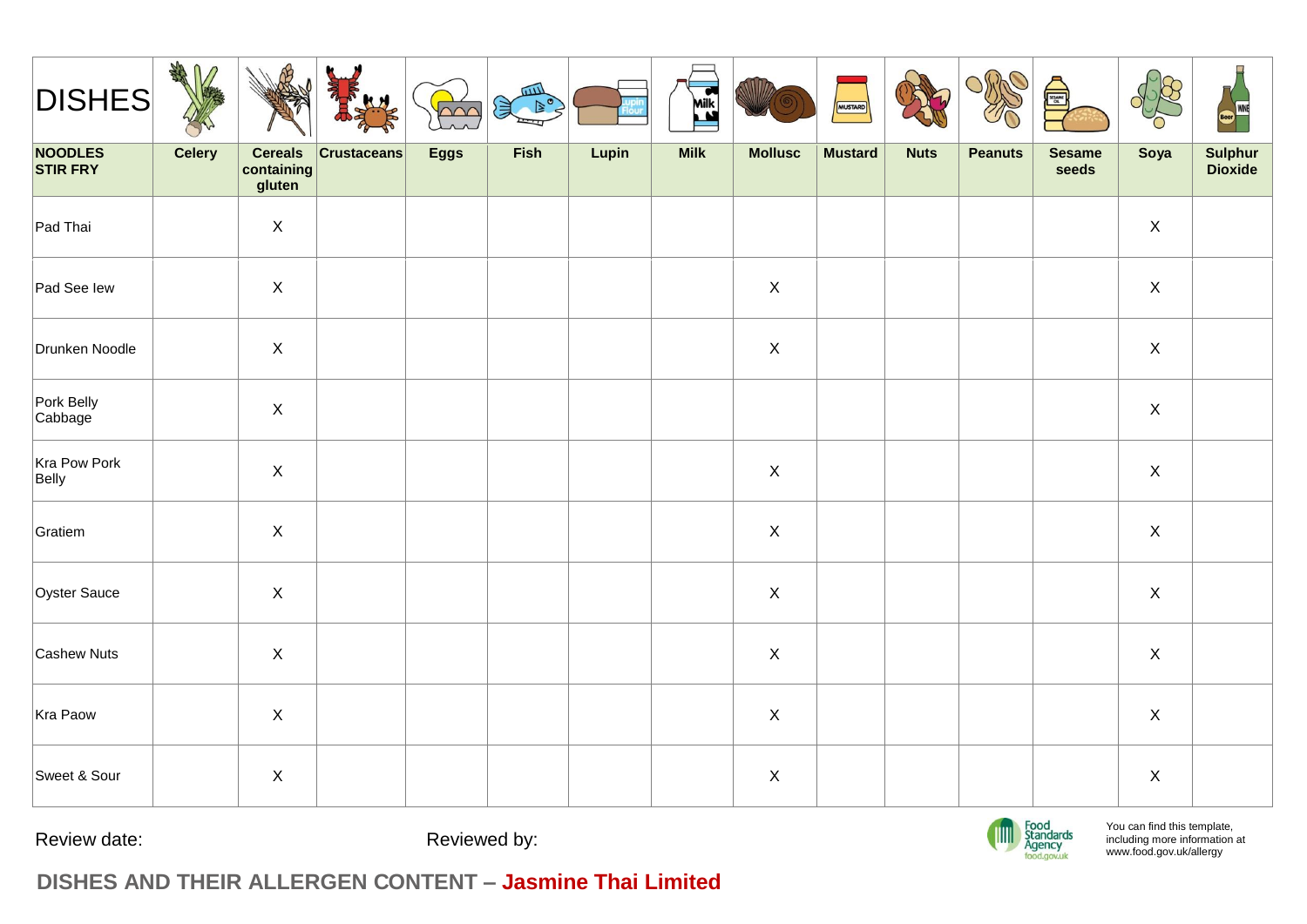| <b>DISHES</b>                                  | <b>CARD</b><br>⋂<br>$\sqrt{2}$ |                                        | <b>KM</b>          | $\sim$      | <b>TILL</b><br>$\triangleright$<br>1 |       | Mik <sub>s</sub> |                | MUSTARD        |             | C)             | <b>Quality</b>         |                           | W                  |
|------------------------------------------------|--------------------------------|----------------------------------------|--------------------|-------------|--------------------------------------|-------|------------------|----------------|----------------|-------------|----------------|------------------------|---------------------------|--------------------|
| <b>STIR FRY</b><br><b>RICE</b><br><b>SIDES</b> | <b>Celery</b>                  | <b>Cereals</b><br>containing<br>gluten | <b>Crustaceans</b> | <b>Eggs</b> | Fish                                 | Lupin | <b>Milk</b>      | <b>Mollusc</b> | <b>Mustard</b> | <b>Nuts</b> | <b>Peanuts</b> | <b>Sesame</b><br>seeds | Soya                      | Sulphur<br>Dioxide |
| Ginger                                         |                                |                                        |                    |             |                                      |       |                  | $\mathsf X$    |                |             |                |                        | $\boldsymbol{\mathsf{X}}$ |                    |
| Red Chilli                                     |                                |                                        |                    |             |                                      |       |                  |                |                |             |                |                        |                           |                    |
| Subparod                                       |                                |                                        |                    | $\mathsf X$ |                                      |       |                  |                |                |             |                |                        | $\boldsymbol{\mathsf{X}}$ |                    |
| Stir Fry Rice                                  |                                |                                        |                    | $\mathsf X$ |                                      |       |                  |                |                |             |                |                        | $\boldsymbol{\mathsf{X}}$ |                    |
| Egg Fried Rice                                 |                                |                                        |                    | $\mathsf X$ |                                      |       |                  |                |                |             |                |                        |                           |                    |
| Coconut Rice                                   |                                |                                        |                    |             |                                      |       |                  |                |                |             |                |                        |                           |                    |
| Sticky Rice                                    |                                |                                        |                    |             |                                      |       |                  |                |                |             |                |                        |                           |                    |
| Jasmine Rice                                   |                                |                                        |                    |             |                                      |       |                  |                |                |             |                |                        |                           |                    |
| Plain Noodle                                   |                                |                                        |                    |             |                                      |       |                  | $\mathsf X$    |                |             |                |                        | $\mathsf X$               |                    |
| Green Veg                                      |                                |                                        |                    |             |                                      |       |                  |                |                |             |                |                        |                           |                    |

Review date:  $\qquad \qquad$  Reviewed by: